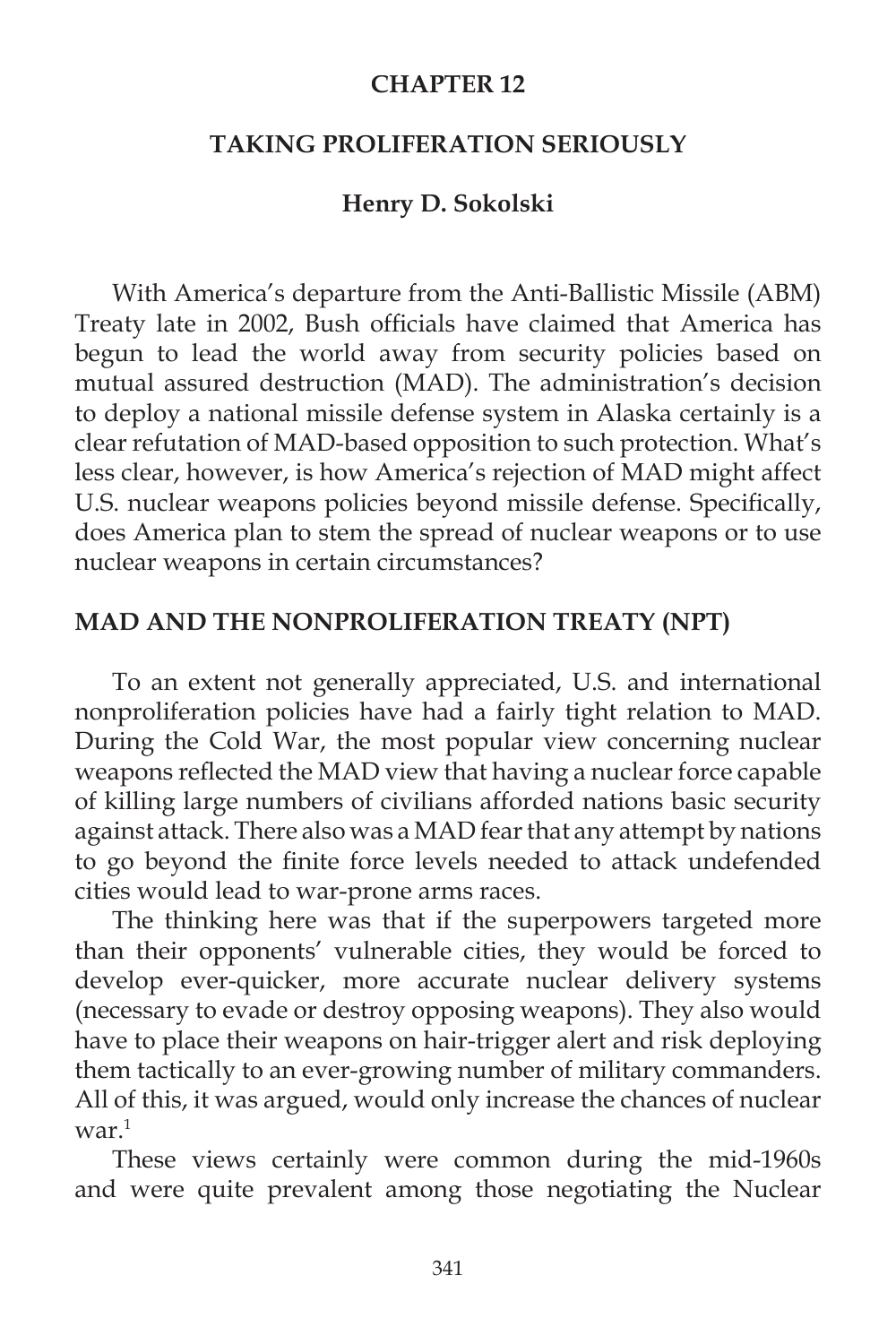Nonproliferation Treaty (NPT). Thus, by the late 1960s, most of those crafting the NPT argued that the real proliferation danger emanated not so much from the spread of nuclear weapons to more nations as from as the superpowers' own never-ending arms race. This rivalry, these diplomats argued, was more likely to result in world wide destruction than smaller states' "independent manufacture" of nuclear weapons.2 They agreed that all nations had a *right* to acquire nuclear weapons to defend themselves not only against possible nuclear neighbors, but as a hedge against the superpowers if they refused to curb their own nuclear arming. But if nonweapons states ("because of higher considerations of the interests of mankind") decided not to exercise this right, they were equally convinced that these states deserved to be compensated.<sup>3</sup>

 Under the NPT, nonweapon states compensation consisted of: (1) having an "inalienable right" to acquire all forms of nuclear energy technology (Article IV); (2) the demand that the superpowers engage in good faith negotiations on "effective measures relating to the cessation of the nuclear arms race" (Article VI); and (3) the right of nonweapons states to withdraw from the NPT and develop nuclear weapons "if extraordinary events . . . have jeopardized the[ir] supreme interests" (Article X).

 For nearly 30 years, this "grand bargain" was interpreted in a manner that focused greatest attention on the need for the superpowers to end the arms race--i.e., to stop nuclear innovation through nuclear testing and to reduce the size of their arsenals to levels no larger than needed to absorb an attack (a few hundred weapons) and yet be able to target other countries' undefended cities. Thus, the NPT's preamble calls for "the cessation of the arms race" and of nuclear weapons production and testing. The treaty's negotiating record, meanwhile, speaks approvingly of restraints on national missile defenses (later to become the ABM Treaty) and on nuclear missile delivery systems (later to become Strategic Arms Limitations Talks [SALT] and Strategic Arms Reduction Treaty [START]). As such, the various NPT review conferences that have been held on almost an annual basis since the NPT came into force have focused on these issues almost exclusively.

 Finally, throughout the past 3 decades, members of the NPT have pushed for ever-freer access to civilian nuclear energy technology.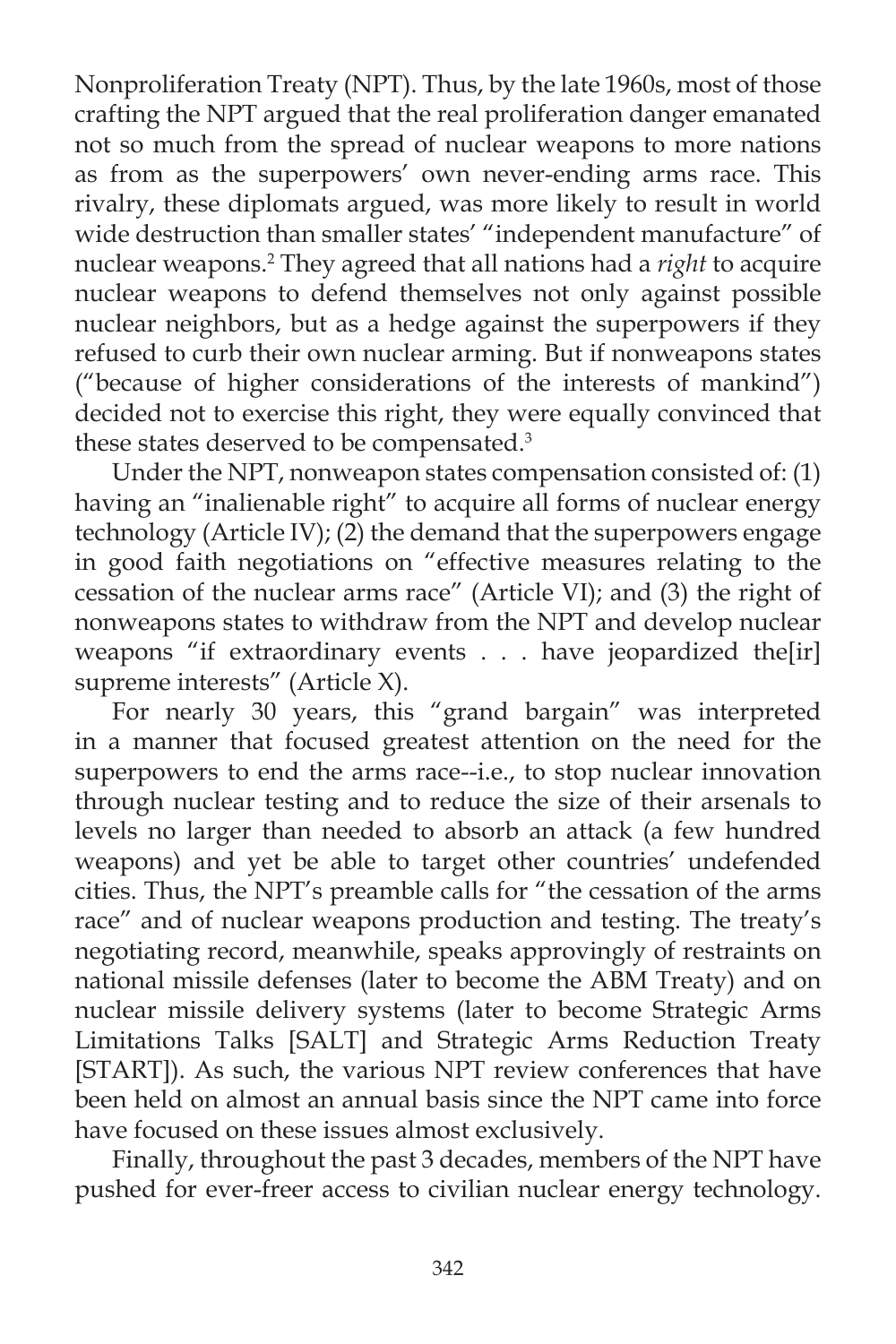The view is almost identical to that voiced at the time of the NPT's signing: If a state forswears exercising its right to acquire nuclear weapons, it nonetheless retains a natural right to all forms of nuclear technology for peaceful purposes. This right has been interpreted to stockpiling large quantities of nuclear weapons-usable plutonium and highly enriched uranium, and developing nuclear weapons implosion and gun assembly devices that do not have nuclear weapons material cores.

 All that was required of non-weapons states to engage in these activities, besides signing the NPT, was to afford NPT's nuclear watchdog agency or its equivalent in the European Atomic Energy Community (EURATOM) occasional access to monitor declared nuclear facilities to ensure that no special nuclear material was unaccounted for. If a nation's amount of special nuclear material (including even large amounts of nuclear weapons-usable material) was what it should be, the International Atomic Energy Agency (IAEA) would issue a clean bill of health and protect whatever it knew about the amounts of these nuclear weapons-usable materials from being sought or shared.4 It was understood that, consistent with the treaty, members of the NPT could develop a nuclear weapons breakout capability. As the U.S. State Department's own policy planning staff explained in an internal study in 1968:

After the NPT, many nations can be expected to take advantage of the terms of the treaty to produce quantities of fissionable material. Plutonium separation plants will be built; fast breeder reactors developed. It is possible that experimentation with conventional explosives that might be relevant to detonating a nuclear bomb core may take place. In this way, various nations will attain a well-developed option on a bomb. A number of nations will be able to detonate a bomb within a year following withdrawal from the treaty; others may even shorten this period.<sup>5</sup>

Under this interpretation of the NPT, adherence to the treaty required only minimal enforcement or monitoring. The key protection against proliferation, after all, was the willingness of nations signing the treaty to forswear exercising their natural right to acquire nuclear weapons. This also meant that the nonproliferation secured by the treaty was potentially quite fragile.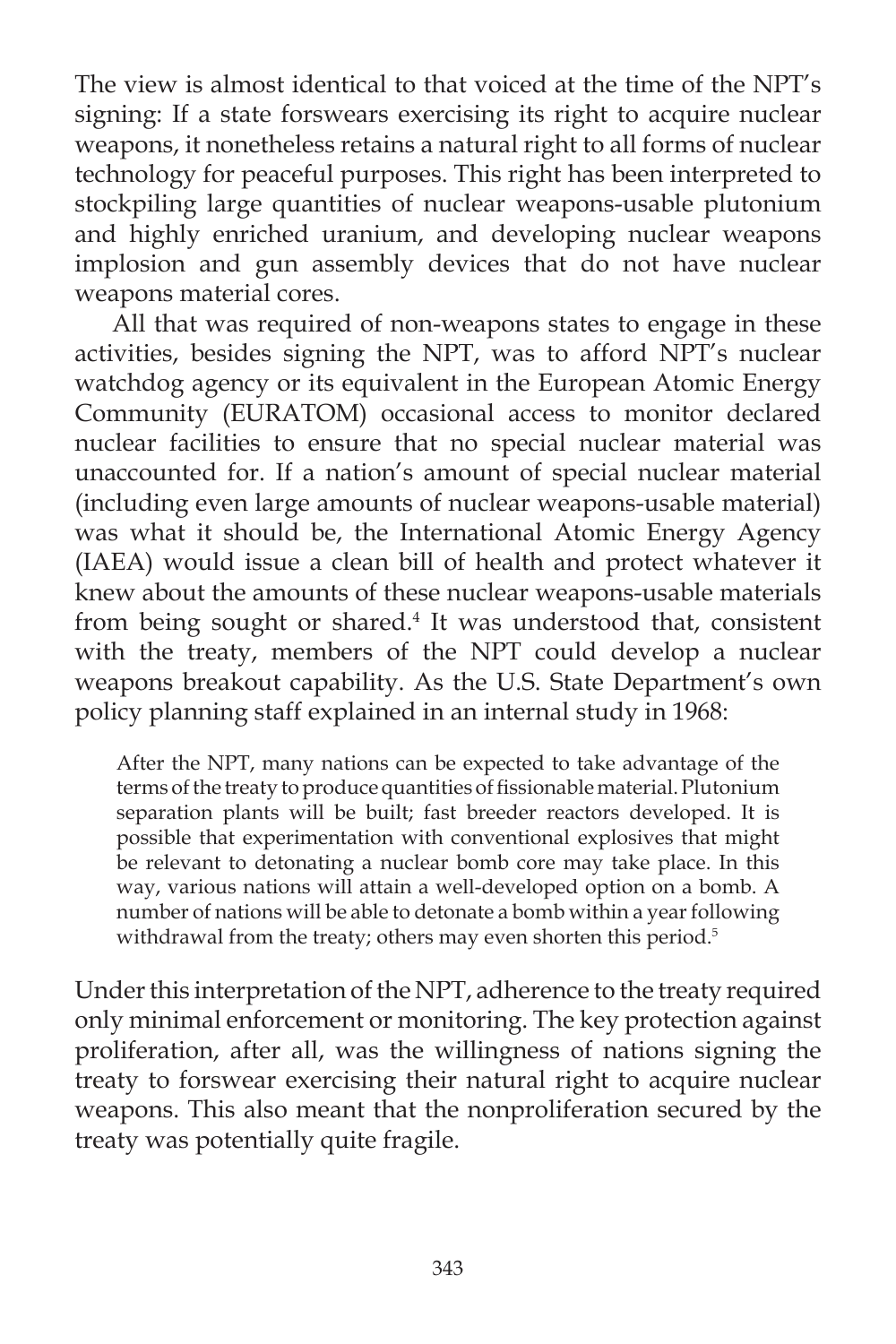# **NPT AFTER THE COLD WAR**

 Despite these shortcomings, the NPT until recently was heralded as a clear success. Following the fall of the Berlin Wall in 1989, achievement of the NPT's ultimate goals actually seemed within reach. South Africa and Ukraine renounced their possession of nuclear weapons and joined the NPT. Similarly, Brazil and Argentina gave up their nuclear weapons programs and became NPT members. In 1995, the NPT, which was up for a 25-year review, was extended indefinitely. Also, Russia and the United States began to reduce their deployment of nuclear weapons systems dramatically. By 2001, both had agreed to reduce their strategic nuclear weapons deployments to less than 4,400 weapons. This is in stark comparison to their deployments at the height of the Cold War when both had deployed a total of well over 60,000 strategic and tactical nuclear weapons.

 After the mid-1990s, though, the NPT and its MAD-inspired interpretation began to falter. First, whatever limited utility MAD thinking may have had to describe or channel the Cold War competition between the Soviet and U.S.-led alliances, it was a tolerable view only so long as the two superpowers actively kept nations under their influence from acquiring nuclear weapons. During the Cold War, to a great extent, this worked. The Soviets kept Eastern Europe from going nuclear, and the United States and the North Atlantic Treaty Organization (NATO) curbed the nuclear ambitions of most of Western Europe and much of the Middle East and Asia.

 With the end of the Cold War competition, though, nations had a greater incentive to go their own way and MAD and finite deterrence arguments only tended to make this impulse stronger. Indeed, if acquisition of a relatively few nuclear weapons targeted against an adversary's undefended cities was a sure guarantee against being attacked by a neighbor or a larger outside power, why wouldn't most nations choose to go nuclear? In 1998, India and Pakistan's nuclear tests seemed to validate this view. Both nations essentially affirmed that they felt more secure with bombs of their own than they did with any military, political, or economic support they might get from others.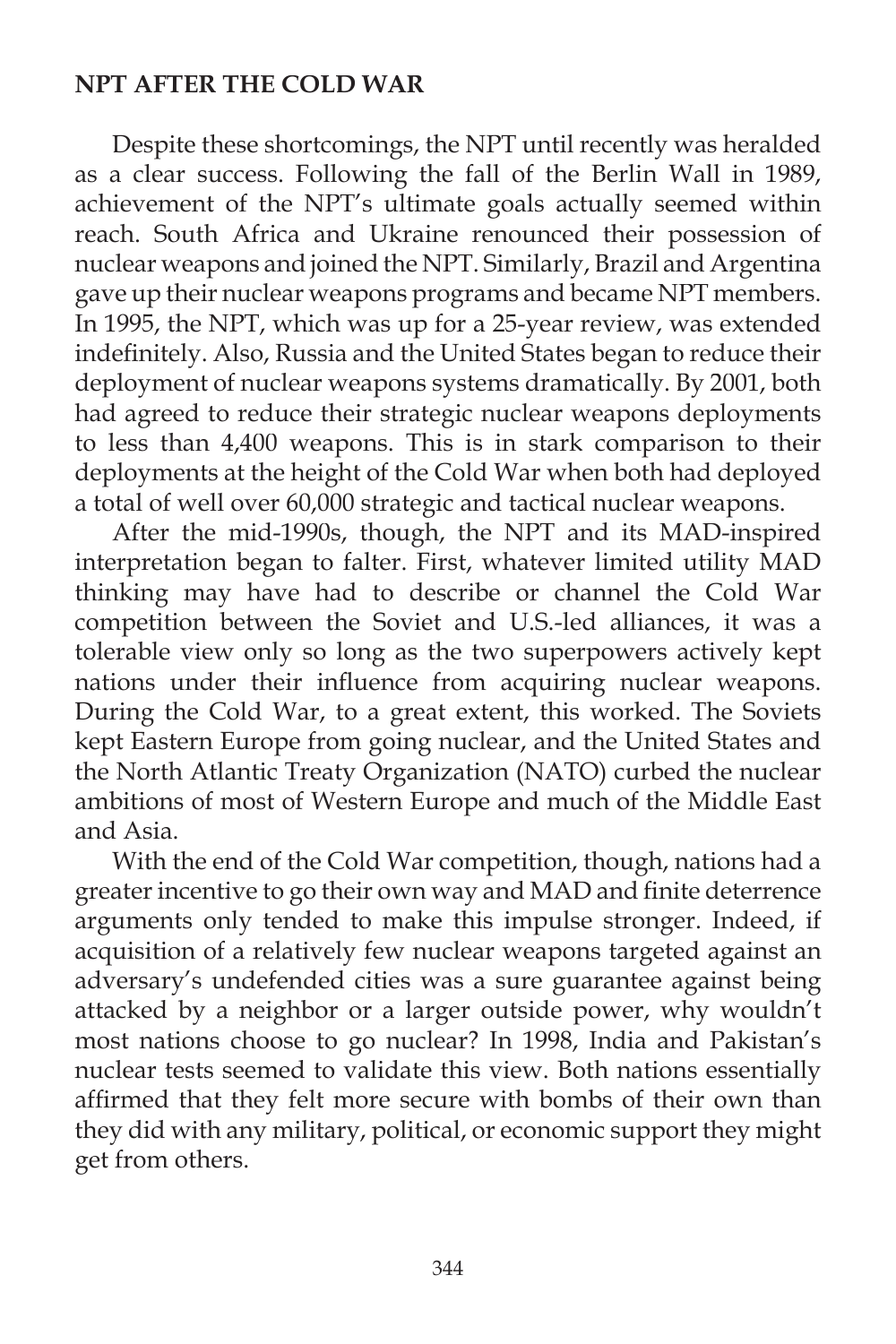Second, after the Cold War several NPT members exploited the generous nuclear compensation that a MAD-inspired view of the NPT required. North Korea, which became a member of the NPT in 1985, managed to secure all the nuclear assistance it needed to generate and separate plutonium for bombs and launch a covert uranium enrichment program. Although it only allowed the IAEA to inspect its facilities in 1992, Pyongyang was able to remain a member of the NPT even *after* it was found in violation of its safeguards agreement in 1993. IN 2003, even after North Korea claimed it had withdrawn from the treaty, it remained a NOT member.

 Iran, meanwhile, acquired virtually the entire fuel cycle--fuel fabrication plants, uranium enrichment facilities, a large light water reactor, a heavy water production facility--*without* being found in violation of either the NPT or its IAEA safeguards agreement. Now there is that Tehran, in little more than 30 months, could be within weeks of having a nuclear arsenal of 50-75 weapons and still be a member of the NPT in good standing.

 Third, after the Cold War, enforcement of the NPT was tested and found wanting. In the case of Iraq, it was only after its defeat in Operation DESERT STORM that the United Nations (UN) voted to restrict Iraq's full access to nuclear energy technology. At no time prior to the war was Iraq ever found in violation of its IAEA safeguards obligations. North Korea, meanwhile, was able to evade the NPT requirement that it permit IAEA inspections of its facilities 18 months after signature and did so for almost 5 more years with no repercussions. Then in 1993, when the UN finally found North Korea in violation of its safeguards agreement, no action was taken.

 Rather than sanction North Korea, the United States, its allies, and the UN allowed Pyongyang to evade inspection under the NPT for yet another decade. The reason was a U.S.-formulated deal to give North Korea two large, modern light water reactors in exchange for its *eventual* compliance with its IAEA safeguards agreement. Even after Pyongyang made it clear that it had violated this agreement and withdrew from the NPT, no enforcement action was taken against it. The promised reactors are still being built.

North Korean officials recently suggested that they might export their nuclear weapons to other states. As a state that has withdrawn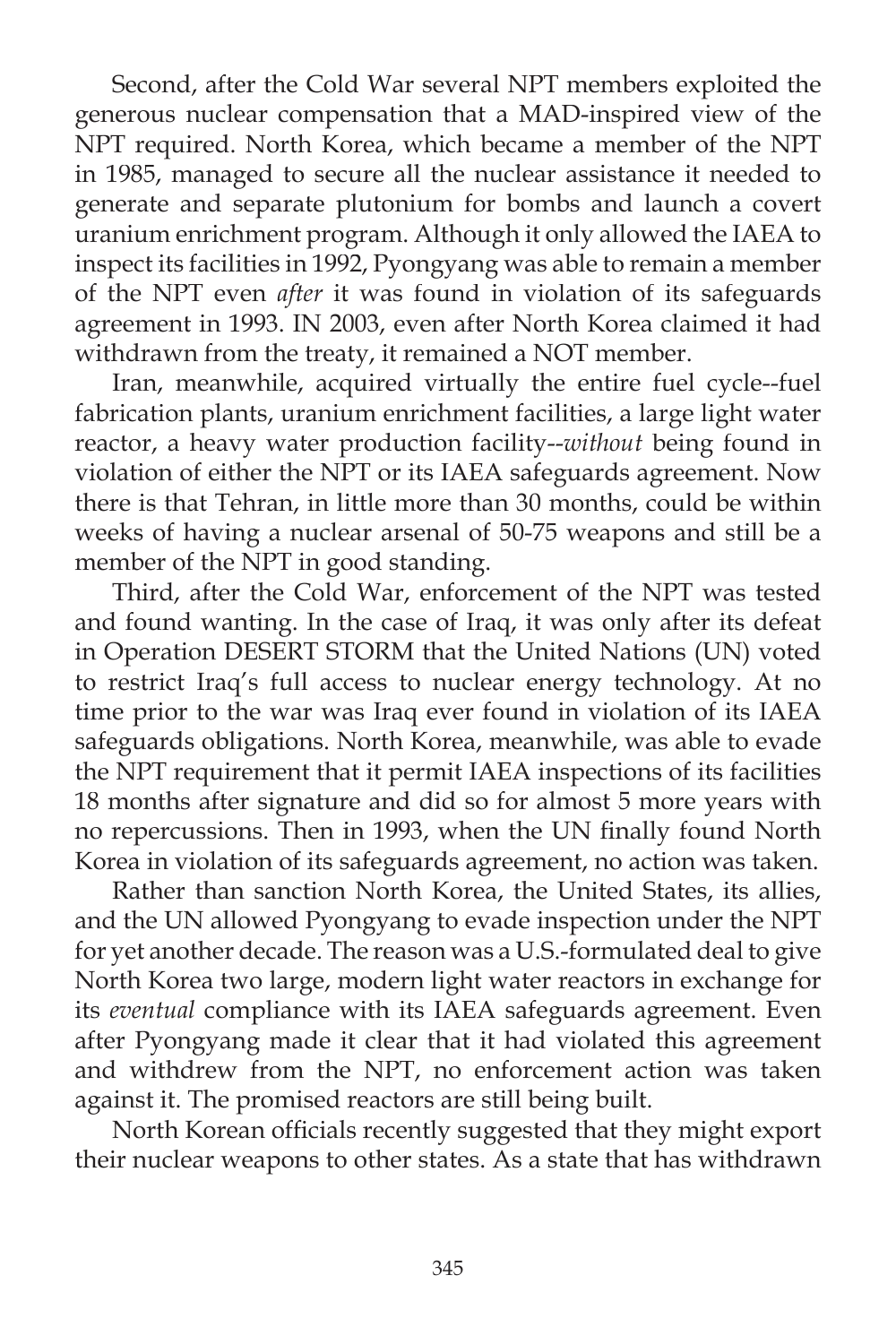from the NPT, this is a perfectly legal thing for North Korea to do. It could even export warheads to an NPT nonweapons state membe. If the warheads remained under North Korean control--as the United States currently maintains control of its nuclear weapons in Germany--no provision of the NPT would be violated.

# **WHAT'S MAD THAT REMAINS**

Given this worrisome review of the NPT's current implementation, one can only hope that the popularity of MAD-inspired views of the treaty might finally give way to a safer set of policies. This is conceivable, but only if the United States and its allies are willing to drop their attachment to MAD thinking and MADinspired nonproliferation. This will require much more than the United States merely backing out of the ABM Treaty.

 First, the United States and its allies would have to further reduce their security reliance on forms of nuclear retaliation that still entail the killing of large numbers of people. American officials are now openly raising doubts about the deterrent value of our nuclear forces against rogue states and terrorist organizations. Yet they still claim that retention of 1,700 to 2,200 deployed nuclear weapons is needed to deter "mature" or "advanced" states (e.g., Russia and China). Use of large numbers of these weapons to target Russia's weapons capabilities, however, could kill several million civilians. How well retaining such an "option" accords with moving away from MAD is unclear.

 Also, the threatened use of such weapons is presented publicly as a possible means to deal with smaller, badly behaving states (i.e., those that might threaten use of chemical or biological weapons). American officials particularly are interested in being able to surgically disarm hostile states with nuclear bunker buster warheads. Yet many command bunkers are located in or near these states' largest cities (e.g., Baghdad, Tehran, etc.) as are a fair number of the weapons of mass destruction (WMD) storage and production facilities that might be targeted. Attacking these targets could easily entail the slaughter of large numbers of people.

 It is not clear what can be done about this. Perhaps non-nuclear technologies, such as kinetic ballistic missile warheads, could be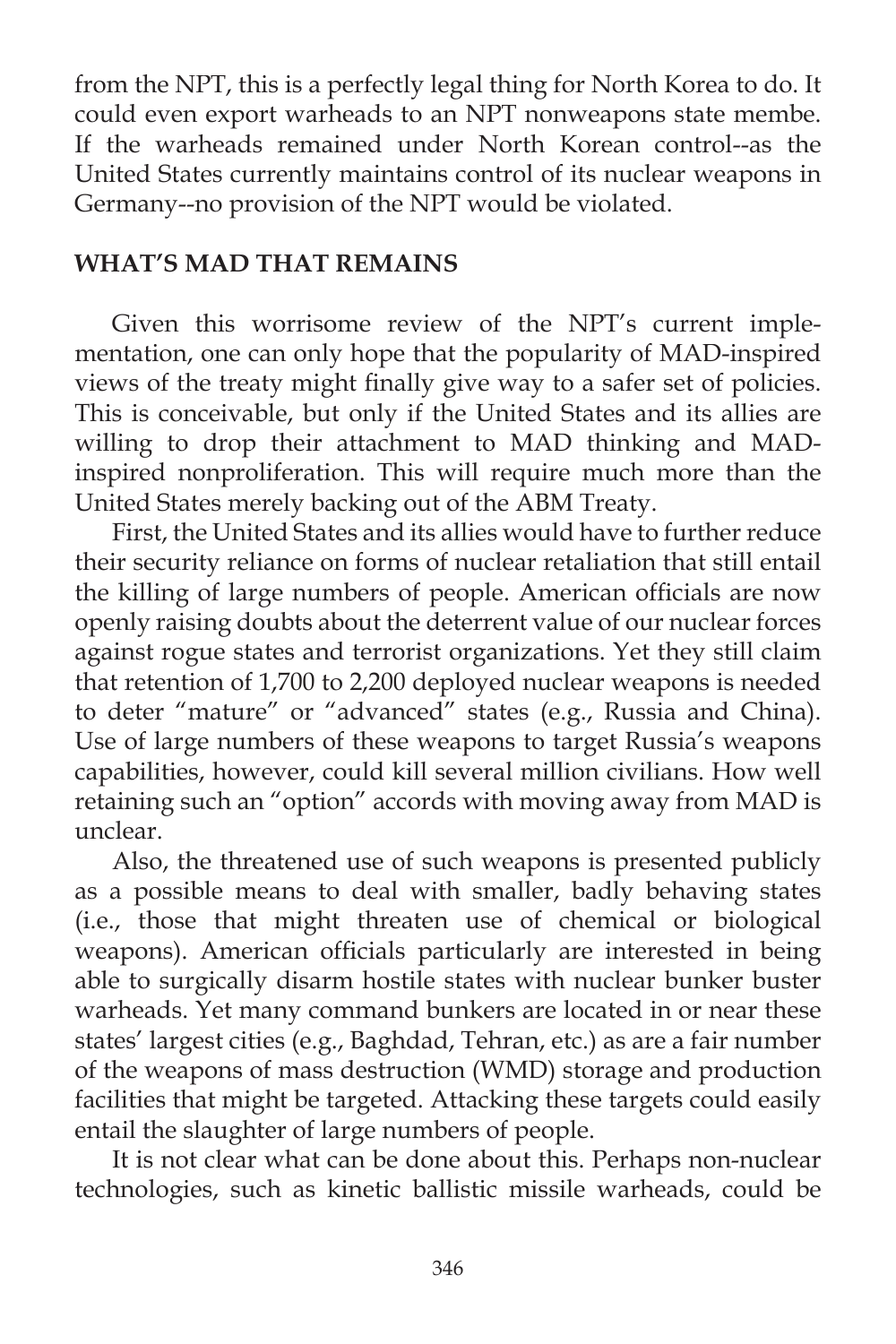developed to put hardened bunkers at risk. Perhaps targets could be selected that would keep potential collateral damage to a minimum or that would obviate the need to destroy the bunkers in question. Perhaps not. What is clear, however, is that relying heavily on nuclear targeting that entails heavy casualties will undermine the credibility of U.S. efforts to move away from MAD and to get other nations to follow.

 Second, the United States and its allies would have to actively contest the notion that all states have a natural right to acquire nuclear weapons. Certainly, the notion that if a nation's security is threatened, it has a right to break out of the NPT needs to be challenged. If it is not, North Korea's recent accumulation of nuclear technology under false "peaceful" pretenses, and its withdrawal from the treaty is sure to be only the first of many such frauds. Any credible challenge to similar abrogations, however, requires the United States and its allies to take a much firmer line against states outside the NPT's five recognized nuclear weapons powers. This requires discipline that has yet to be demonstrated.

 In fact, the United States and its allies all too frequently have done the opposite. For example, Israel's, India's, and Pakistan's possession of nuclear weapons has been excused as being "understandable." Recently, the chairman of the U.S. Nuclear Regulatory Commission visited two of India's nuclear weapons production reactors and extended American nuclear "safety" cooperation to New Delhi. Earlier, the U.S. Government did all it could to waive and bend mandatory legal sanctions directed against India's and Pakistan's nuclear tests in 1998. 6 More recently, the United States refused to identify Pakistan as a nuclear proliferator despite repeated reports of Pakistani nuclear assistance to North Korea and Iran. As for Israel, the United States did far too little to stop its nuclear weapons program and has done nothing publicly to get it to stop production of plutonium at its weapons plant at Dimona.

Such proliferation "realism" is not limited to friendly nuclear weapons states outside the NPT. Nor is it confined to how the United States relates to friendly nonweapon state members of the NPT. The United States protested North Korea's violation of the NPT and is seeking a resolution condemning it. It protested little or not at all, however, Pyongyang's actual withdrawal from the treaty.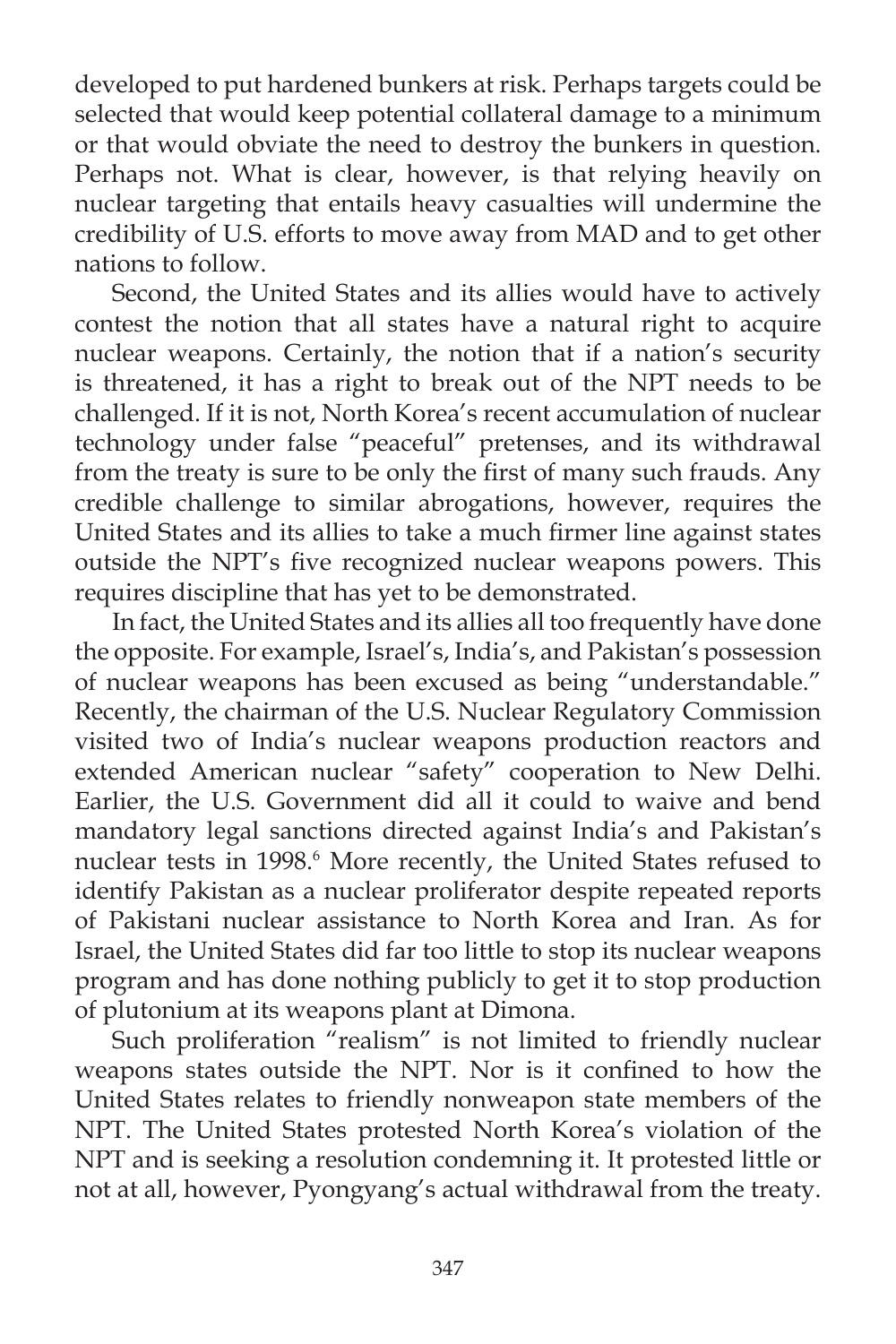Is the rationale that the United States recognizes North Korea's right to nuclear weapons and its right to keep all the nuclear technology it illicitly gained while a member of the NPT?

Then there is the argument U.S. officials make that if North Korea does not disarm, Japan might acquire nuclear weapons as well. This is something China should fear, American officials have explained, but is it also something Washington welcomes or expects? Perhaps the United States could "live" with such a good nation acquiring nuclear weapons so long as Japan acquires them to assure mutual deterrence of North Korea. Is the United States ready to make the best of such proliferation? Is it prepared to let other friends--South Korea, Taiwan, Saudi Arabia, Egypt, Turkey--follow suit?

 Again, if the United States is to move away from MAD, it must eschew even indirectly endorsing the notion that nuclear weapons can assure a nation protection from attack or that acquisition of them is simply the exercise of a nation's right to self-defense. Certainly, if nations perceive that the United States is willing to look the other way or to endorse some nuclear proliferation as good, inevitable, or manageable, further proliferation will be more likely.

 Third, the United States and its allies would actually have to enforce the current set of nuclear nonproliferation rules and make them less generous with regard to what is safe and what is dangerous. As noted before, the MAD or finite deterrence-inspired notion that states have a right to nuclear weapons and that, if this right is not exercised, they should be compensated with free access to all types of nuclear technology has more than run its course in the case of Iraq, Iran, and North Korea. Article IV of the NPT makes it clear that nations' inalienable right to develop nuclear energy for peaceful purposes must nonetheless be exercised "in conformity with Articles I and II," which prohibit states from assisting nonweapons states "in any way" to acquire nuclear explosives or control over such weapons.

 This Article I and II prohibition, it should be noted, was originally inspired not by the finite deterrence or MAD thinking of the late 1960s, but by the original Irish UN Resolutions of 1958 and 1959, which were the first to call for an international nuclear nonproliferation treaty. In requesting that the UN establish a committee to study the dangers inherent in the further spread of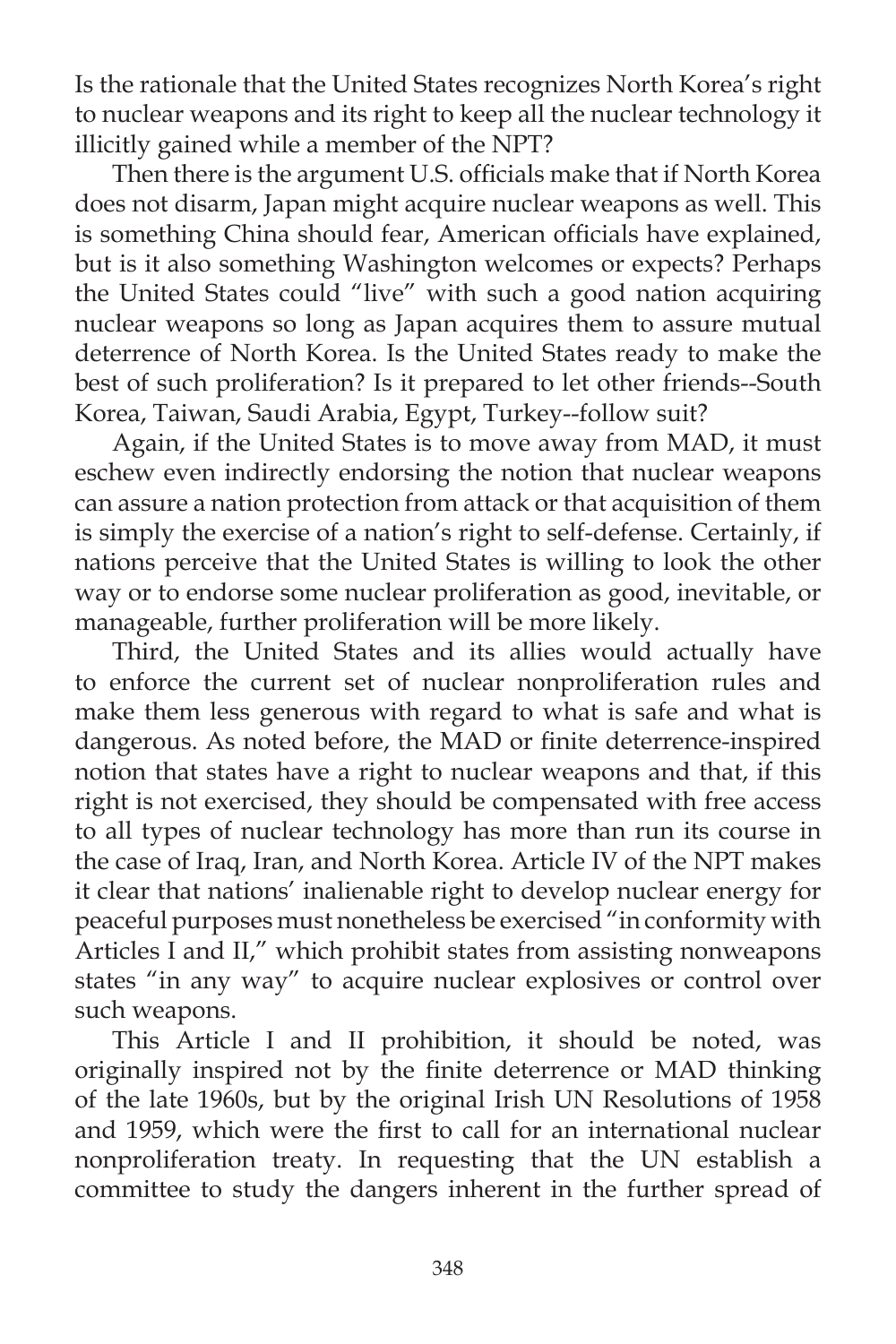nuclear weapons, the Irish representative to the UN held no brief for nations having any "right" to acquire atomic explosives, much less for them being compensated with unrestricted access to nuclear technology for "peaceful" purposes. Nor did he argue that the key nuclear threat was the innovation and growth of superpower nuclear weapons.

 Instead, Ireland's call for a nuclear nonproliferation treaty was premised on the fear that the spread of nuclear weapons to additional states would make nuclear disarmament and reductions less likely and accidental or catalytic wars--ones instigated by smaller powers to draw the superpowers to their defense--more probable. Against this threat, the Irish representative urged adoption of the most basic restraint: states with nuclear weapons should agree not to share or spread them, and states without them should agree not to acquire them. As for the sharing of nuclear technology for civilian purposes, the Irish recognized that the spread of such civilian capabilities would actually make the spread of nuclear weapons more likely and that, therefore, the proliferation of such technology had to be controlled. Finally, the Irish downplayed the idea that the superpowers had to disarm themselves before any progress could be made to reduce the spread of nuclear weapons to other states.<sup>7</sup>

 Clearly, this original Irish Resolution is the one to which we need to return if we want a NPT agreement that will reduce rather than fan further nuclear proliferation. This will require that the United States and other nuclear technology-exporting states recognize that much of what they are willing to share is too close to bombmaking and a nation quickly diverting such technology military ends cannot be safeguarded against. Certainly, light water reactors in Iran will bring it dangerously close to having a large arsenal of near-weaponsgrade plutonium after only 15 months of operation. The same is true of North Korea if either of the two light water reactors the United States, Japan, and South Korea are helping to build are completed. It is even clearer that Russia's, Pakistan's, and China's sharing of fuel fabrication, plutonium separation, and uranium enrichment technology and hardware with Iran and North Korea simply is too close to bombmaking to allow for any monitoring that would afford timely warning of a possible military diversion.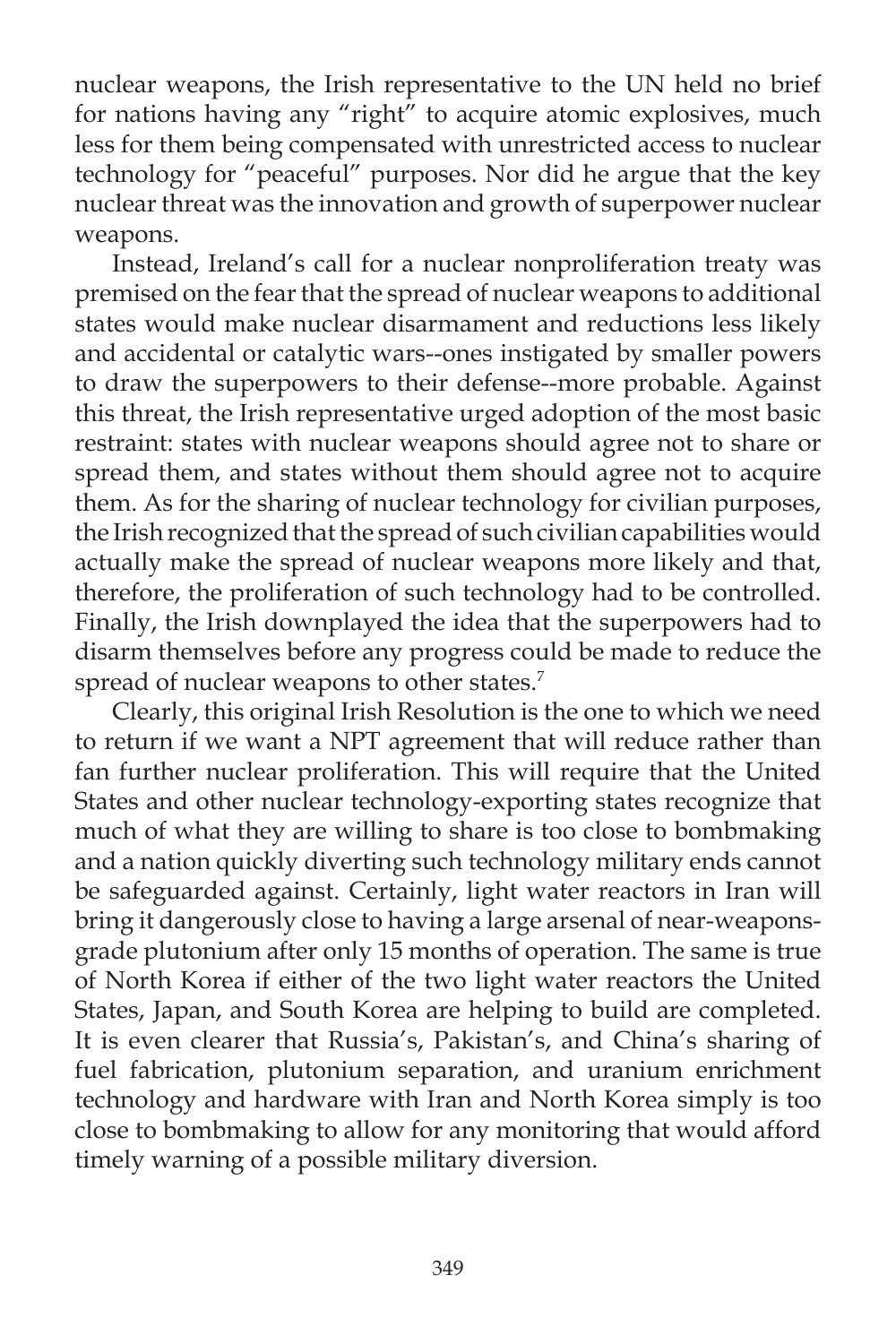Unfortunately, America is still pushing international cooperation on advanced fuel cycles and reactors that includes cooperation on "proliferation resistant" breeder reactors and reprocessing (because of the addition of several steps that could just as easily be subtracted). This cooperation is being proposed for Brazil, South Africa, South Korea, and Argentina--states that only recently gave up nuclear weapons programs of their own.

 Finally, there seems to be growing U.S. and allied indifference to further civilian use of weapons-usable plutonium. The United States is proposing to reconsider President Ford's policy of deferring the commercial use of such nuclear fuels. As an unannounced lead in this effort, Washington is plowing ahead with its efforts to convert 34 tons of weapons-grade plutonium into mixed oxide (MOX) civilian fuels over the next 20 years and to help pay Russia do the same. The U.S. Department of Energy claims that this effort has nothing to do with reversing the Ford policies. But, in fact, this project will result in over \$6 billion in MOX fuel fabrication facilities being built both here and in Russia and the movement of over 17,000 nuclear weapons' worth of plutonium into civilian commerce.<sup>8</sup>

 Such risky civilian efforts, which are consistent with a MADinspired reading of the NPT and the need for the freest exchange of nuclear technology for civilian purposes, are themselves bad enough. What's worse is encouragement of lax enforcement of existing nonproliferation rules. Japan recently announced that it had lost between 59 and 206 kilograms (10 to 51 crude bombs' worth) of nuclear weapons-usable material over the past 15 years inf its civilian breeder and MOX operations. Despite the significant amount of material "lost," the United States made no complaint, and the IAEA conducted no serious investigation. In fact, the IAEA still only makes public the special nuclear materials it believes are unaccounted for. It keeps no public account of the nearly 200 tons (25,000 to 50,000 crude weapons' worth) of weapons-usable civilian plutonium that specific member states have on hand.<sup>9</sup>

 Such a cavalier attitude regarding the sharing, accounting, generation, and safekeeping of civilian nuclear weapons-usable materials and related technologies might have made sense in the MAD world of the NPT in 1968, but after the events of September 11 and al Qeada's announced interest in nuclear explosives, it is woefully unwise.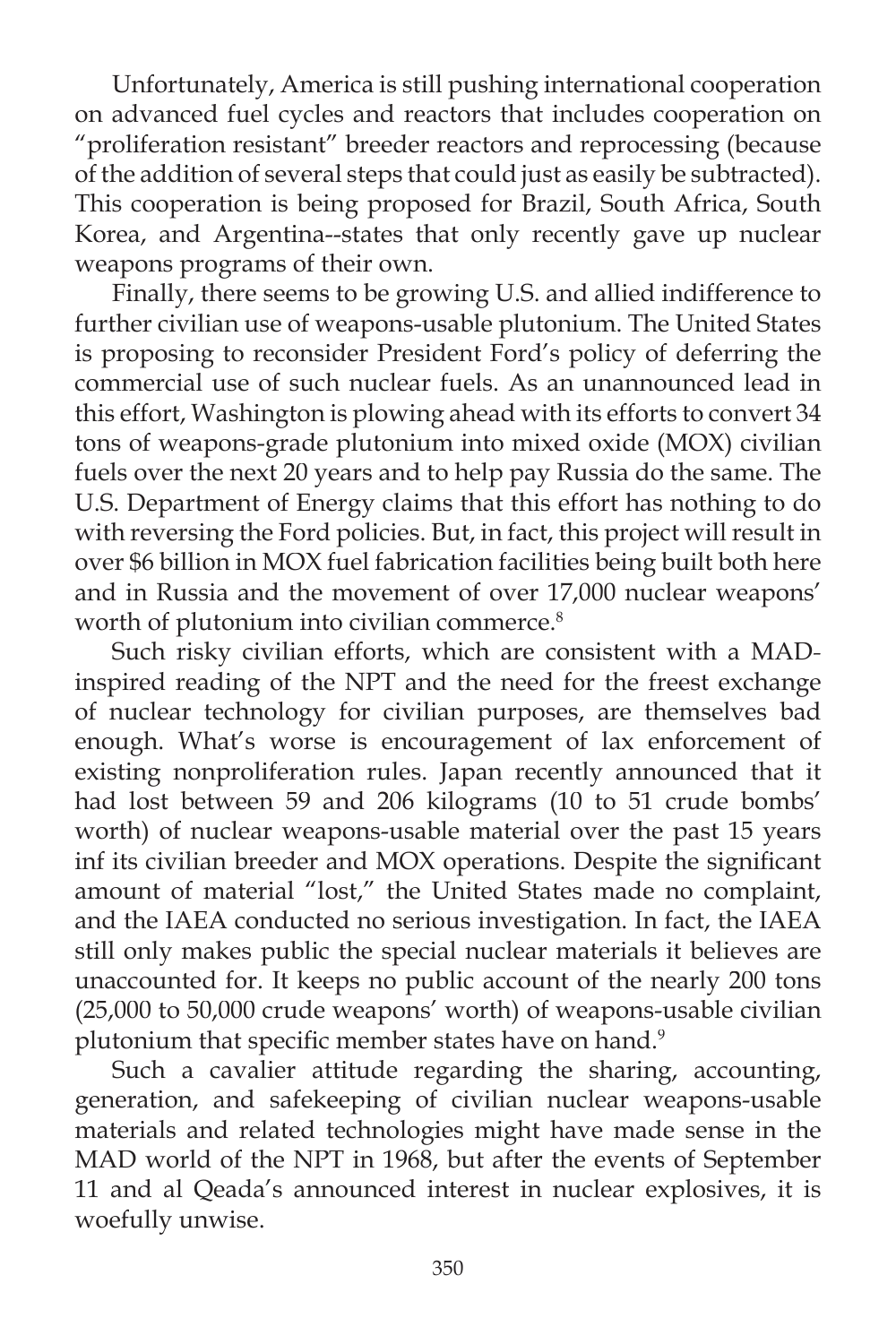### **TOWARDS A SANER SET OF POLICIES**

Making the changes noted above will not be easy, but it would be a mistake not to try. Currently, there are only five declared nuclear states, all of whose arsenals (except China's) are becoming smaller. India, Pakistan, and Israel also have nuclear weapons, as does North Korea. The question is how much worse it can get? The answer is plenty.

 If nothing is done to shore up U.S. and allied security relations with the Gulf Coordination Council states and with Iraq, Turkey, and Egypt, Iran's acquisition of even a nuclear weapons breakout capability could prompt one or more of these states to try to acquire a nuclear weapons option of its own. Similarly, if the United States fails to hold Pyongyang accountable for its violation of the NPT or lets Pyongyang hold on to one or more nuclear weapons while appearing to reward its violation with a new deal--one that heeds North Korea's demand for a nonaggression pact and continued construction of the two light water reactors--South Korea and Japan (and later, perhaps, Taiwan) will have powerful basis to question Washington's security commitment to them and their pledges to stay non-nuclear.

 In such a world, Washington's worries would not be limited to gauging the military capabilities of a growing number of hostile, nuclear, or near-nuclear-armed nations. It also would have to gauge the reliability of a growing number of nuclear or near-nuclear friends. Washington might still be able to assemble coalitions, but if the coalitions are with nations like France, which has nuclear options of its own, it would be much, much more iffy. The amount of international intrigue such a world would generate would also easily exceed what our diplomats and leaders could manage or track. Rather than worry about using force for fear of producing another Vietnam, Washington and its very closest allies are more likely to grow weary of working closely with others and view military options through the rosy lens of their relatively quick victories in Operation DESERT STORM, Kosovo, and Operations IRAQI FREEDOM and JUST CAUSE. This would be a world disturbingly similar to that of 1914 but with one big difference; it would be spring-loaded to go nuclear.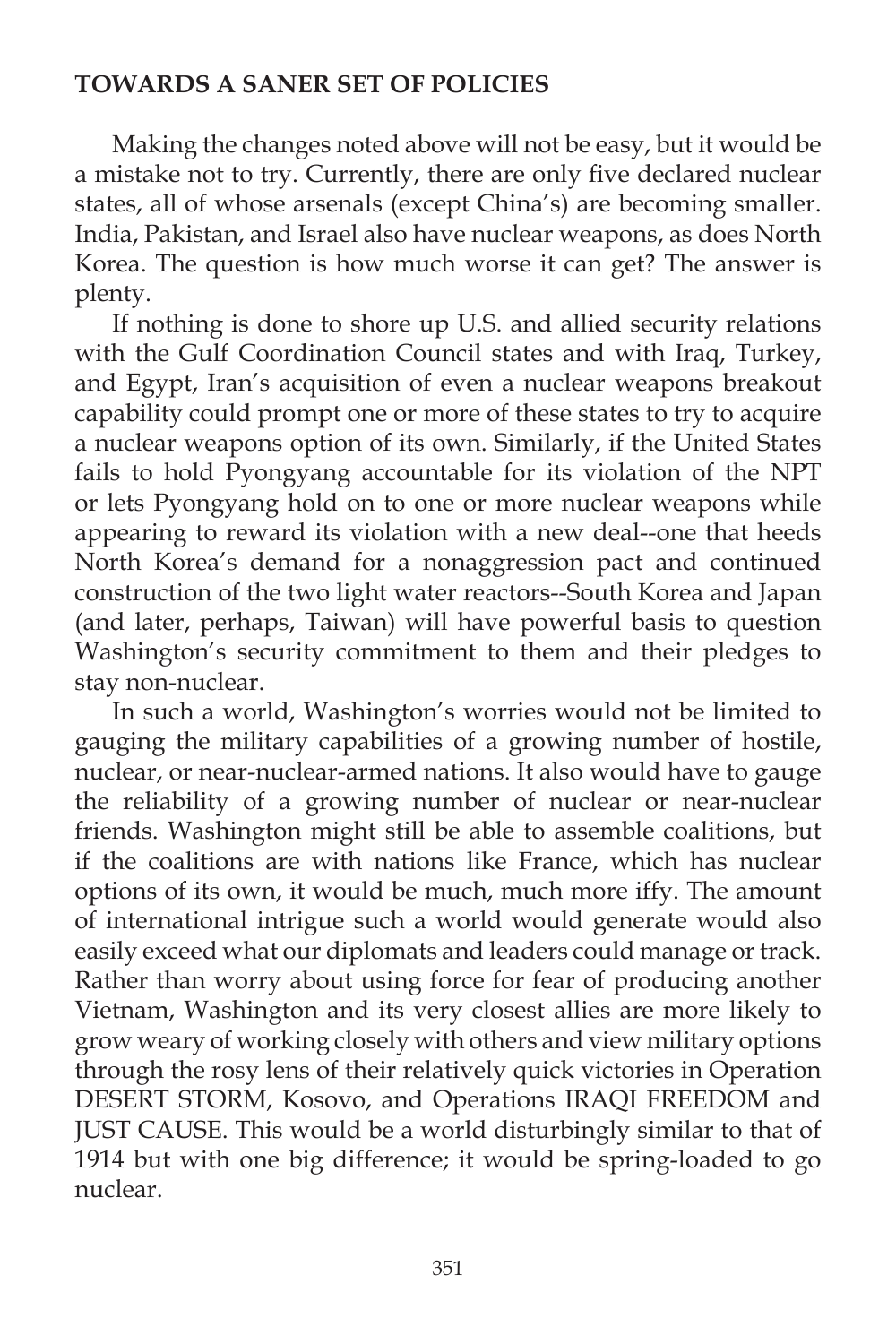To move away from such a future, is worth the effort. But what step should be taken first? Clearly, it would be helpful if the United States and its allies backed country-neutral rules that would close some of the worst loopholes in the NPT. These gaps principally consist of the NPT's nonapplication to weapons states outside the treaty, the NPT's lack of any serious enforcement measures, its generous inattention to risky "peaceful" nuclear cooperation, and its allowance of nuclear weapons transfers between states so long as the weapon transferred remains under the control of the exporting nation (e.g., U.S. nuclear weapons deployed in Germany).

To begin to fill these loopholes and to get back to an Irish Resolution view of the NPT generally, one might start by trying to establish an "international common usage" against any state helping others to acquire WMD (nuclear, chemical, or biological weapons) such as that which already exists against piracy and the trading in slaves. Piracy and slaving are currently activities that can be conducted only outside of the protection of international law. Any nation that encounters someone engaged in these activities is free to act against them, to arrest them, seize their cargo, or force their vessels or vehicles to return to their point of origin.

 One approach to help establish such a rule against WMD might be to establish that nations henceforth must not deploy chemical, biological, or nuclear weapons onto any other nation's soil in peacetime, whether such weapons remain under control of the first nation or not. Beyond this, the United States and like-minded nations should propose that nations give international notification before shipping (1) any special nuclear materials (as defined by the IAEA statute); (2) any item on Schedule One of the Australia Group's list of biological and chemical weapons items; or (3) any item on the Nuclear Suppliers' list. In fact, shippers' export declarations laws in the United States and Australia already require exporters in these states to make prior notification of their export shipments. Other nations should do likewise. Posting these notifications on a website would make them available internationally almost immediately.

 In addition, the United States and other like-minded nations should declare that, henceforth, no nation is allowed in peacetime to redeploy nuclear, chemical, or biological weapons onto another country's soil. This rule is one the United States, with its various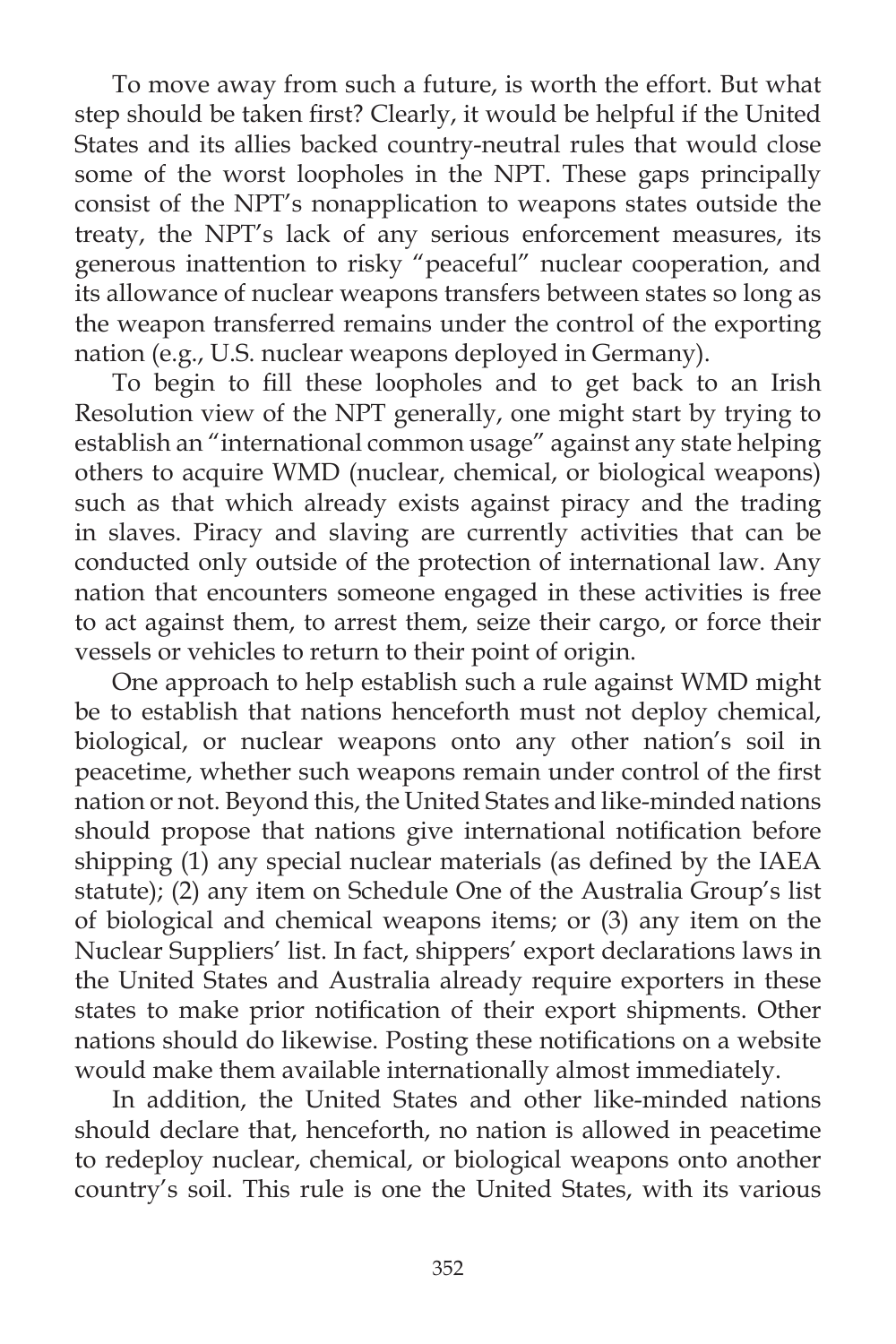submarine-launched ballistic and cruise missile systems, long-range bombers, air-launched cruise missiles, and sea-based strike aircraft, can easily live with. Any nation violating this rule, whether friendly (e.g., Pakistan) or not (e.g., North Korea), should be subject to interdiction.

 Finally, if there is support for stronger action, exports made outside the procedures of IAEA, Australia Group, Nuclear Suppliers Group, and (perhaps) the Missile Technology Control Regime might be banned and targeted for interdiction. This rule would clearly put a bind on nonmembers of these organizations. It would apply not just to Iran, which has announced its desire to export its nuclear expertise, but to China, North Korea, and Pakistan, who trade in nuclear and missile technology. It also could include Israel, which has exported technology to China, and India, a state that announced a military cooperative agreement with Iran and its intent to export military technology internationally.

 If the UN Security Council quickly acted to adopt such a measure, all the better. If it failed to act, however, those who discover a violation of the proposed rules might choose to act on their own. In either case, an international common usage against WMD trade would be beneficial in a number of currently worrisome cases. Pakistan, for one, could no longer contemplate transferring nuclear warheads legally under its control to Saudi Arabia (as its generals have privately suggested they might). Nor could Pyongyang act on its threat to transfer its nuclear weapons to another state without risking having its shipment legally blocked or seized. Beyond this, any strategic weapons-related assistance a Pakistan (or a North Korea, China, Iran, or Russia) might want to give to other states would have to be announced before it was actually shipped or else hazard being interdicted. This, at the very least, in turn, would help prevent a repeat of another Iran--i.e., of another nation covertly acquiring all it needs to break out quickly with a large arsenal of weapons without quite breaking the rules.

 This international common usage also would give the world's Indias, Israels, and Pakistans, who cannot be made weapons state members of the NPT, a formal way to uphold international nonproliferation norms. In addition, it would allow other nations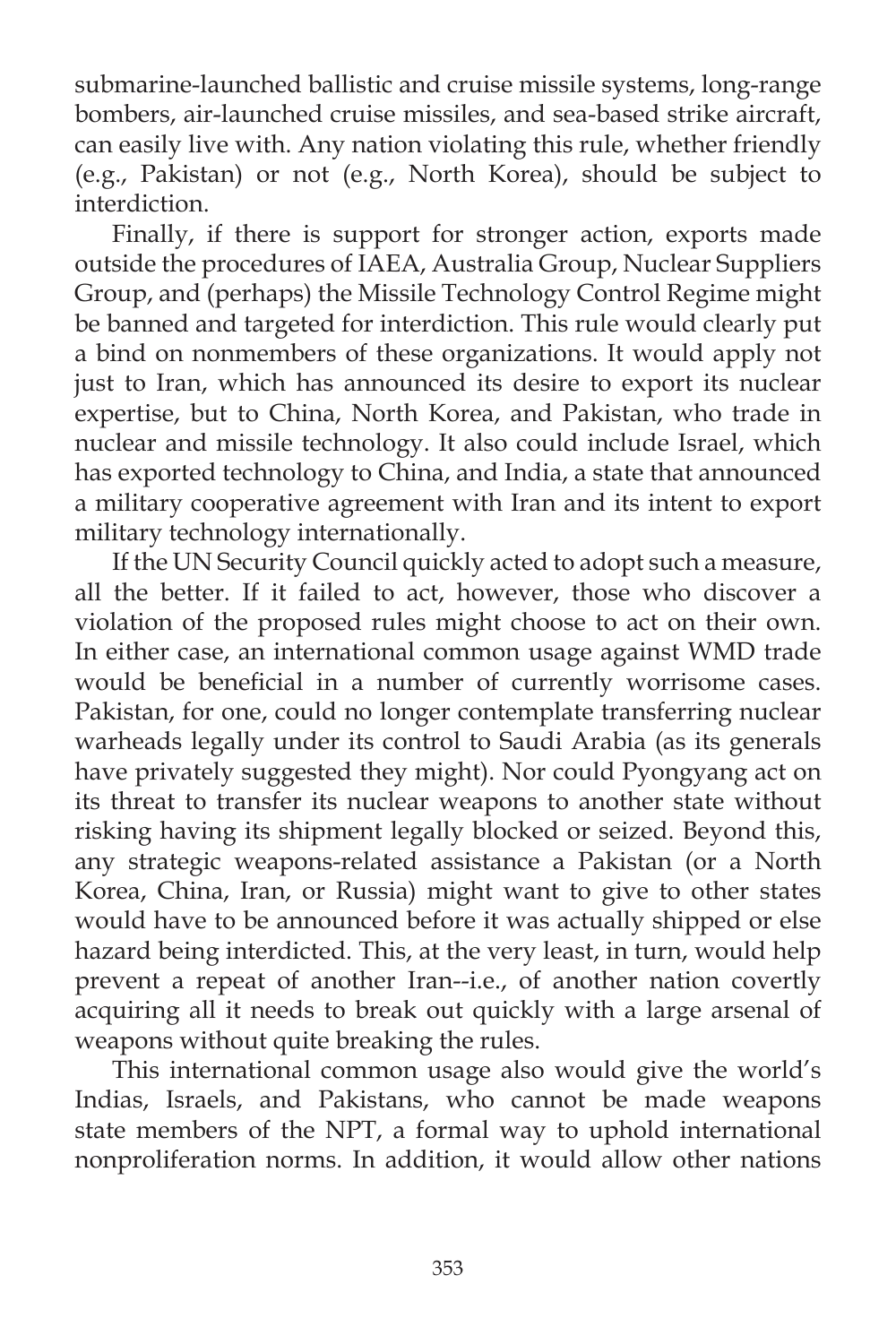that have bad proliferation reputations (e.g., China and Russia) to work with the United States to restore their good names. Finally, by establishing an international rule against warhead transfers and dangerous covert trade, it would afford supporters of nonproliferation a legal basis for acting against violators even if they were not caught in the act.

 If the United States wanted to build additional support for this effort, it might offer to remove its prior deployment of nuclear arms in Western Europe. These weapons are almost certain to be removed with the planned reduction of American forces in Germany. Also, most of these weapons are quite old if not obsolete. Such an offer (to do what the United States will likely do in time anyway) would still have to be implemented carefully so as not to undermine NATO alliance relations. It could not be done suddenly or appear to be a response to antinuclear protests. Assuming this could be done, though, such an offer might help persuade Russia and others to support an international stance against WMD proliferation both before and at the time of any UN vote.

 In conjunction with the proposed ban on unannounced dangerous trade, a ban on redeploying WMD could set into motion a much more serious review of MAD-inspired nonproliferation policies. What should the IAEA and the world's leading nuclear suppliers consider to be safe and dangerous? Should nations like Iran be able to get all they need to break out with a large arsenal virtually overnight? What constitutes timely warning of a diversion of civilian technology to military purposes? Is something more than inspection required to find special materials unaccounted for? Does it make sense to spread nuclear bulk handling facilities--reprocessing, enrichment, fuel fabrication plants--when nuclear weapons material sufficient to make scores of bombs will be present? What of increased civilian commerce in nuclear weapons materials? Is this trade worth the risks, or should it be put on hold? What of missile technologies? Should controls be tightened to prevent proliferation or relaxed to promote missile defense cooperation? In either case, how should this be done?

 A debate over all these questions is likely, assuming the United States and other nations choose to get serious about moving away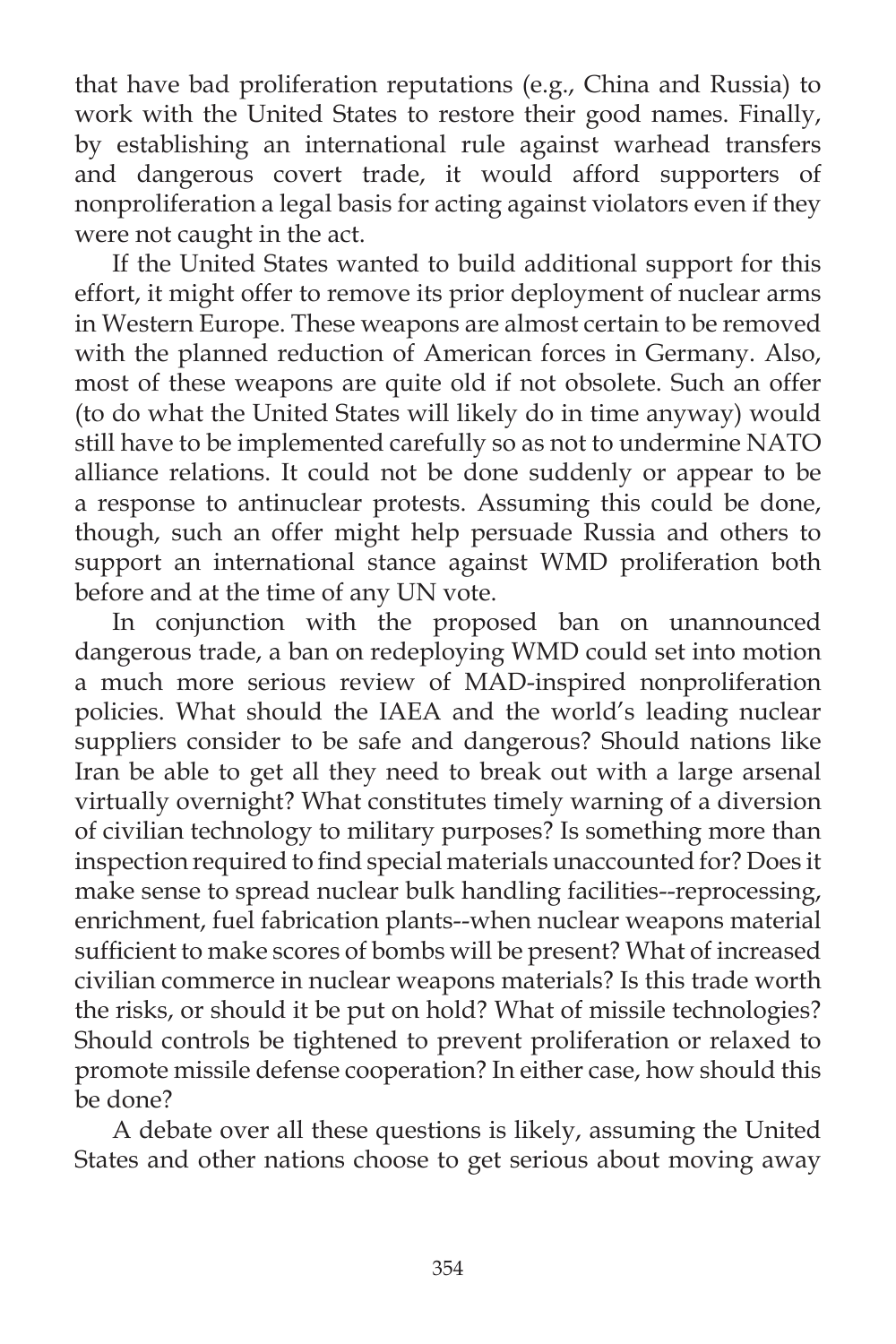from MAD toward a world with fewer nuclear weapons in fewer hands. On the other hand, without such a move, the bold steps Washington has already taken away from MAD's opposition to missile defenses will noty get us where the United States and the world want to go--toward a safer, saner world where security is based on defenses and self-restraint, rather than offensive capability; the kind of peace that can only come with a world full of Canadas.

#### **ENDNOTES - CHAPTER 12**

1. See, e.g., National Planning Association, 1970 *Without Arms Control*, May 1958; Howard Simons, "World-Wide Capabilities for Production and Control of Nuclear Weapons," *Daedalus*, Summer 1959; and William C. Davidson, Marvin I. Kalkstein, and Christophe Hohenemeser, *The Nth Country Problem and Arms Control*, National Planning Association, January 1960.

2. See, e.g., "Statement by the Indian Representative [Trivedi] to the First Committee of the General Assembly: Nonproliferation of Nuclear Weapons, October 31, 1966," in U.S. Arms Control and Disarmament Agency, *Documents on Disarmament, 1966, U.S. Government Printing Office, 1967, p. 679.* 

3. See, e.g., "Statement by the Brazilian Representative [Azeredo da Silveira] to the Eighteen Nation Disarmament Committee: Draft Nonproliferation Treaty, August 31, 1967," in U.S. Arms Control and Disarmament Agency, *Documents on*  Disarmament, 1967, U.S. Government Printing Office, 1968, p. 370.

4. See, e.g., "Statement by the Dutch Representative [Eschauzier] to the First Committee of the General Assembly: Nonproliferation of Nuclear Weapons [Extract], May 6, 1968," in U.S. Arms Control and Disarmament Agency, *Documents on Disarmament, 1968, U.S. Government Printing Office, 1969, pp. 295-*96; and "Statement by acda Director Forster to the First Committee of the General Assembly: Nonproliferation of Nuclear Weapons, November 9, 1966," in U.S. Arms Control and Disarmament Agency, *Documents on Disarmament, 1966*, U.S. Government Printing Office, 1967, p. 271.

5. See U.S. Department of State Policy Planning Council, "After NPT, What?" NSF, Box 26, LBJL, May 25, 1968, as cited in Avner Cohen, *Israel and the Bomb*, Columbia University Press, 1998, p. 299.

6. See Mark Hibbs, "U.S. Confirms It Has Intelligence Pointing to DAE Planning Arms Tests," *NuclearFuel*, April 14, 2003.

7. For documentation of these points, see Henry Sokolski, *Best of Intentions: America's Campaign Against Strategic Weapons Proliferation*, Praeger Publishers, 2001, pp. 39-56.

8. For a full discussion of this effort, see Daniel Horner, "Full G8 Funding for Construction of Russian MOX Plant Seen by Year's End," *NuclearFuel*, April 28, 2003.